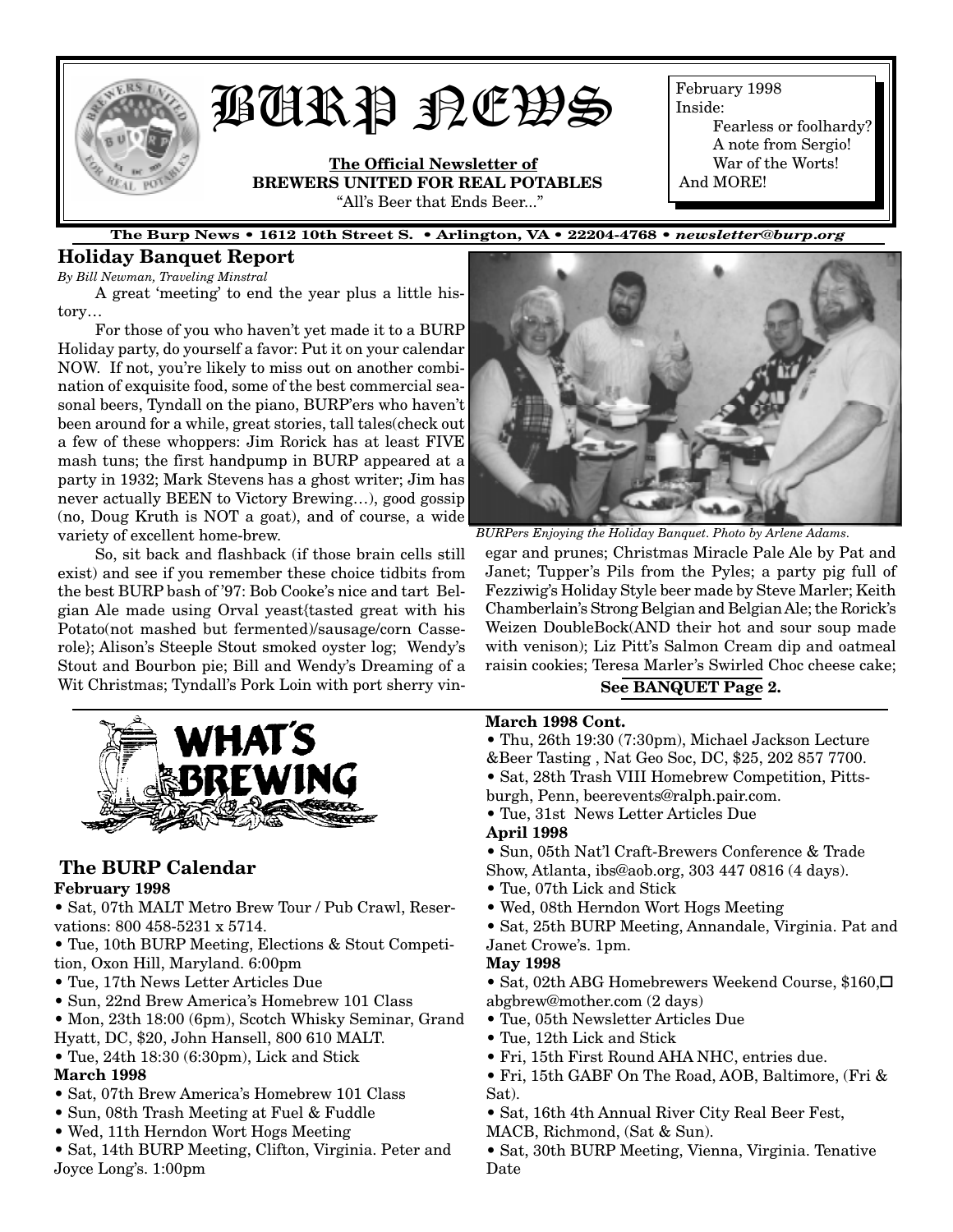## **BANQUET From Page 1.**

Thai broccoli made by Katie DuGarm; Baked Ham No'viers by the Longs; Meatballs and chipotle Guinness sauce courtesy of the Bennetts; Arlene's meatballs; Sausage Stuffing made with Zev Ale (Burp at the Moon) courtesy of Robbie Zev Ludwig (This was a crowd favorite even though Robbie was concerned that the stuffing on the bottom was spicy and the top wasn't. Tasted fine to me!); Martin's "pre-squashed banana nut bread"; Milwaukee Bratwurst in homemade Old Ale from Paul Langlie; Jerk Chicken Morsels made with Brooklyn Black Chocolate Stout courtesy of Dittman's; and Lynn Ashley's shiny pork roast (A Sha Tzu).

By now, of course, I was getting confused (and full). People were TRY-ING to confuse me (Roger didn't want anyone to know that he called his dish Buffalo Squat Beans). And I hadn't even had a chance to sample the weird stuff! Like: Wendy's African Pork Fire stew with Brown Ale; Cranberry beef stew made with Storm King Stout and chow mein noodles; hot apricot habenero sauce; Aranacini (rice balls filled with cheese filling and made with white wine, no beer!); and Bill Ridgely's carbunkle Beef Stroganoff made with homebrewed brown porter (hey, that's what it said in my notes!)

I also noticed some good commercial beer in attendance including: Blue Ridge's Hopfest, Dominion's Tripel and Lager, SnowBall's Chance, Liefman's Kriek, Saison, Saranac seasonals, Sam Adams, Storm King Imperial Stout, Longshot Bock, Chimay, Lucifer, and Great Lakes Xmas Ale.

Bill, Roger, John, and Wendy did ALL the tables and chairs before anyone got there Tyndall was even seen (heard?) playing the piano

Note that I counted 10 kegs PLUS "the little habenero" Plus Keith's 4 kegs by the door

Jim talked about the Alt that he brought. One of his "test" Alts. Made with a Victory yeast. Next time he tries this recipe, he wants to use a Kolsch yeast to give it a little more character. Very clean(too clean?), nice hops, definitely a poundable session beer. Victory plans to release the Alt in the spring after their Helles

A few folks remembered a mead tasting meeting in Jim Tyndall's back yard… Something about the combination of heat and high alcohol potables… So, Jim Dorsch jumped in with some BURP history. Looking back, he noted that "we were worried that if we took things too seriously, we wouldn't have a good time. And actually, we have a good time and we learn, too." So, I asked him how this Holiday BURP party compared to others: "Every year I bring Kentucky Fried Chicken. I ate half of it myself." He said that the membership has changed in quantity very much. And, although there were 4 handpumps at the Xmas party last year, and 10 kegs ON at once this year, it was noted that a few years ago, "there weren't ANY handpumps in the club. Hell, there weren't any in the States." Jim and Jim remembered kegs first appearing at a BURP meeting at Eric Hanshell's place in Bladensburg. Someone described the image of Bert Taggy walking in with a keg under each arm. THAT would be a good picture of the web site…

Finally, the year ended the way it started: with the BURP raffle. Kim won a bag of perle hops while John just won a bag. Ann Stevens added to her glass and hops collection. So, did Jude. Mark Stevens (no relation to Jude) scored a Pete's Wicked glass to great cheers. The prize gods took pity on him and through in some weheinstephan yeast jst to see how it would be spelled THIS month in the newsletter [ Ed Note: BITE ME! ] Linda Rorick won a glass and towel. Chuck Pops won 2 cans of extract(and a few chuckles). And Mark Post grabbed a glass(notice a pattern here?) and some extract(and even more chuckles). Jim Caldwell won a bock book and bar towel(and promised to use it). Bob Dawson ended up with a calendar(to remind when it was time to brew?) and beer towel. Bill Ridgely took home the cool blackboard from Wild Goose. And for the grand finale, Bob Cooke won a case of Great Lakes assorted beer with one bottle missing.

It was the best 1997 BURP Holiday Party that I've ever seen. [Hope it was the only one he saw. Ed. ]

## **Cannon Fodder (Part Deux)**

*By Tom Cannon, Intrepid Leader* I'm Baaaaaack!!!! OK, due to extremely unforeseen cir-



cumstances, I have been put into the position where I will once again (and for one year more only) be a candidate for BURP Fearless Leader. My qualifications are my past year performance (which should be enough for impeachment in any other club) and my willingness to do what I can to make this a better homebrewing club. What that means is that we will have monthly meetings, with hopefully earlier notice as to when and where (see this months calendar and check the web page), a chili competition, a crab feast, a weird beer/ weird food meeting in October don't we have one of these every month? - a Christmas Banquet, Mash-out, Spirit of Free Beer, Stout Competition, and hopefully a pub crawl and a Real Ale competition. What I will not be able to do is organize a Spirit of Belgium, but Keith Chamberlain has volunteered to take over that responsibility. Please see Keith if you are interested in helping. So, at the February meeting, you will all once again have the opportunity not to vote for me. This, however, does not preclude anybody else from stepping forward to run against me. If you have the desire to run for Fearless Leader, and the only requirement is to keep the club running smoothly, please let me know and I will get your name on the ballot and guarantee at least one vote (mine).

So, for those of you who did not make the January meeting at Blue N Gold, you did not miss the elections, but you did miss a great time. We all owe Dan Litwin and the folks at BNG a very large thank you for their support of the January meeting. Delano and Dan's P-61 Black Widow Schwarzbier tasted swell and the mezzanine at BNG worked out great for the meeting.

**See FODDER Page 5**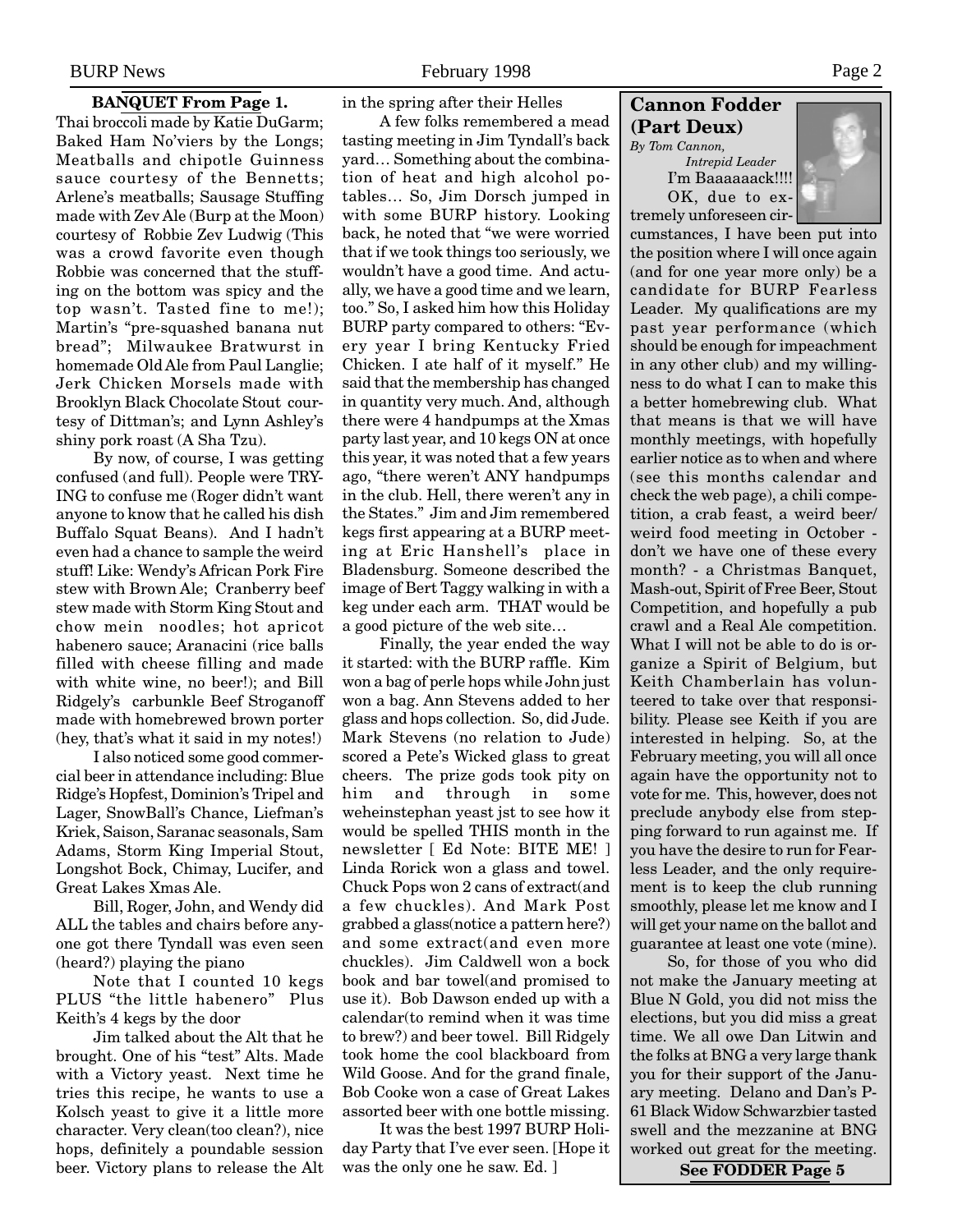## **March Club Only Competition - Porter**

*By Jay Adams Minister of Culture in Waiting* I had hoped to have a complete club only competition schedule for this issue of BURP News. However, the AHA has not finalized the dates for their schedule, making it difficult to coordinate with them. I do promise to have a complete list by the next issue. The schedule for the next few months

is February - stout, March - porter, April classic pilsner, May brown ale. There will be a Belgium beer club only competition some time this fall. Now, there is no excuse to put off that brewing.

The style for March is porter, which is among the most interesting styles, and has perhaps the most intriguing and colorful history of all the

styles. Modern porter is quite dark and often reveals a deep, ruby red color when held in front of a light. Porter is a malty, but not sweet, ale with a good hop balance. The malty flavor derives primarily from the roasted and crystal malts, but also from the pale malt base. Since roasted, unmalted barley is not commonly used in porters, the flavor is easily distinguished from that of stout. The wort is highly attenuated, giving porter a dry flavor. The original gravities can range from 1.040 to 1.060, with most falling into the 1.045- 1.055 range. The final gravities are in the 1.008-1.0016 range, indicating a good attenuation. The bitterness is generally between 20 and 40 IBU. The color is from 20 - 35+ SRM.

Porter has two style subclasses, robust and brown. Robust porter is a dark ale with a fairly full body. The flavor profile includes a coffee-like, malty dryness that is balanced by a strong hop bitterness. Commercial examples of robust porter include Sierra Nevada and Anchor. Brown porter is generally lower in alcohol than robust porters with less roast malt character. The hop flavor and aroma are low. Commercial examples of brown porter include Yeungling, Stegmeier, and Samuel Smith's.

Porter has its origins in the early 1700s, when pub patrons liked to mix beers drawn from various taps. In 1722, Ralph Harwood made up a beer that had the characteristics of three popular ales that were commonly mixed by the publican (pale, brown, and old). It was called "Mr. Harwood's Entire" or "Entire Butt." The name

| <b>BURP Club Competitions</b>                           |                      |  |                                          |  |  |
|---------------------------------------------------------|----------------------|--|------------------------------------------|--|--|
| Jan 1998 Pale Ale winners                               |                      |  |                                          |  |  |
| 1st                                                     | <b>Delano Dugarm</b> |  | American Pale Ale                        |  |  |
| 2 <sub>nd</sub>                                         |                      |  | Dave Pyle Pacific Northwest Amber        |  |  |
| 3rd                                                     |                      |  | <b>Richard Latture</b> Snaggle Tooth IPA |  |  |
| Thanks to judges Lynne Ragazzini, Mark Post, Jim Busch, |                      |  |                                          |  |  |
| Polly Goldman, Jay Adams, Christine Newman, and Tom     |                      |  |                                          |  |  |
| Cannon.                                                 |                      |  |                                          |  |  |
|                                                         |                      |  |                                          |  |  |

| <b>Upcoming Competitions</b> |                  |  |  |  |
|------------------------------|------------------|--|--|--|
| February                     | Stout            |  |  |  |
| March                        | Porter           |  |  |  |
| April                        | Classic Pilsner  |  |  |  |
| May                          | <b>Brown Ale</b> |  |  |  |
|                              |                  |  |  |  |

porter either originated by the draymen's shout of "Porter!" when they delivered this new beer or by the fact that the porters of London preferred this beverage over the others available. Whitbread started making porter shortly after Harwood and popularized the style. Porter ceased to be brewed in 1973, when the last cask of Guinness porter was consumed. The style has been revived recently, primarily by brewpubs in the US.

The grain bill for porters typically includes pale malt (80-90%), crystal malt  $(-8\%)$ , chocolate malt  $(-5\%)$ , and some times black malt  $(-2-4\%)$ . Brown malt is also becoming popular in porter recipe formulation, because a similar type of malt was said to have been used in the older versions. One of the nice things about porter is that the style guidelines allow a fair amount of latitude for the brewer. The following recipe has been used by me with a modicum of success:

#### **Jay's Entire Butt**

6 lbs pale ale malt 4 lbs brown malt 0.75 lb crystal malt (60 L) 0.5 lb

chocolate malt 1 oz Northern Brewer or Northdowne hops (60 min) 0.5 oz East Kent Goldings hops (15 min) 0.5 tsp Irish moss (15 min) Wyeast 1028 (London Ale)

Use a single infusion mash at 152 degrees for 1 hour and mash out at 170 degrees for 10 min. After lautering to produce 6.5 gal of wort, the resultant liquid is boiled for 90 minutes. Extract brewers can substi-

tute 6.5 lbs pale dry malt extract for the pale ale and brown malts and steep the crystal and chocolate malts for 30 min in 2 qts water at 150 degrees. For a deeper color, extract brewers might want to add 2 oz or so of black malt to the steep. After steeping the grains should be rinsed with 2 qts of water at 170 degrees. The "tea" produced by the steeping is added to the boil, which lasts for 60 min. Hop additions are as shown above. Fermentation should be between 60 and 65 degrees. As with all beers, fermentation is greatly improved by the use of a yeast starter and by vigorous aeration or oxygenation of the wort post chill and pre ferment. The original gravity is  $\sim$ 1.055.

## **BURP News**

 BURP News is the official newsletter of Brewers United for Real Potables. It is published monthly, and is written by and for the members of BURP. Subscriptions are covered in the cost of yearly club membership dues, which are currently set at \$15 for individuals and \$20 for couples.

Articles, photographs and artwork of all sorts are welcome. Submissions related to homebrewing beer are more likely to be published than other items. Send items you wish to submit via US mail to Dan Brown, C/O BURP News, 1612 10th St. S, Arlington, VA. 22204-4768. Email submissions to brown@obscure.org are welcome and encouraged. Please use a common format such as ASCII or MS-Word. Any and all bribes should be small denomination, unmarked bills or quality, fresh homebrew. Cyndi reserves the right to distract the newsletter editor at her discretion.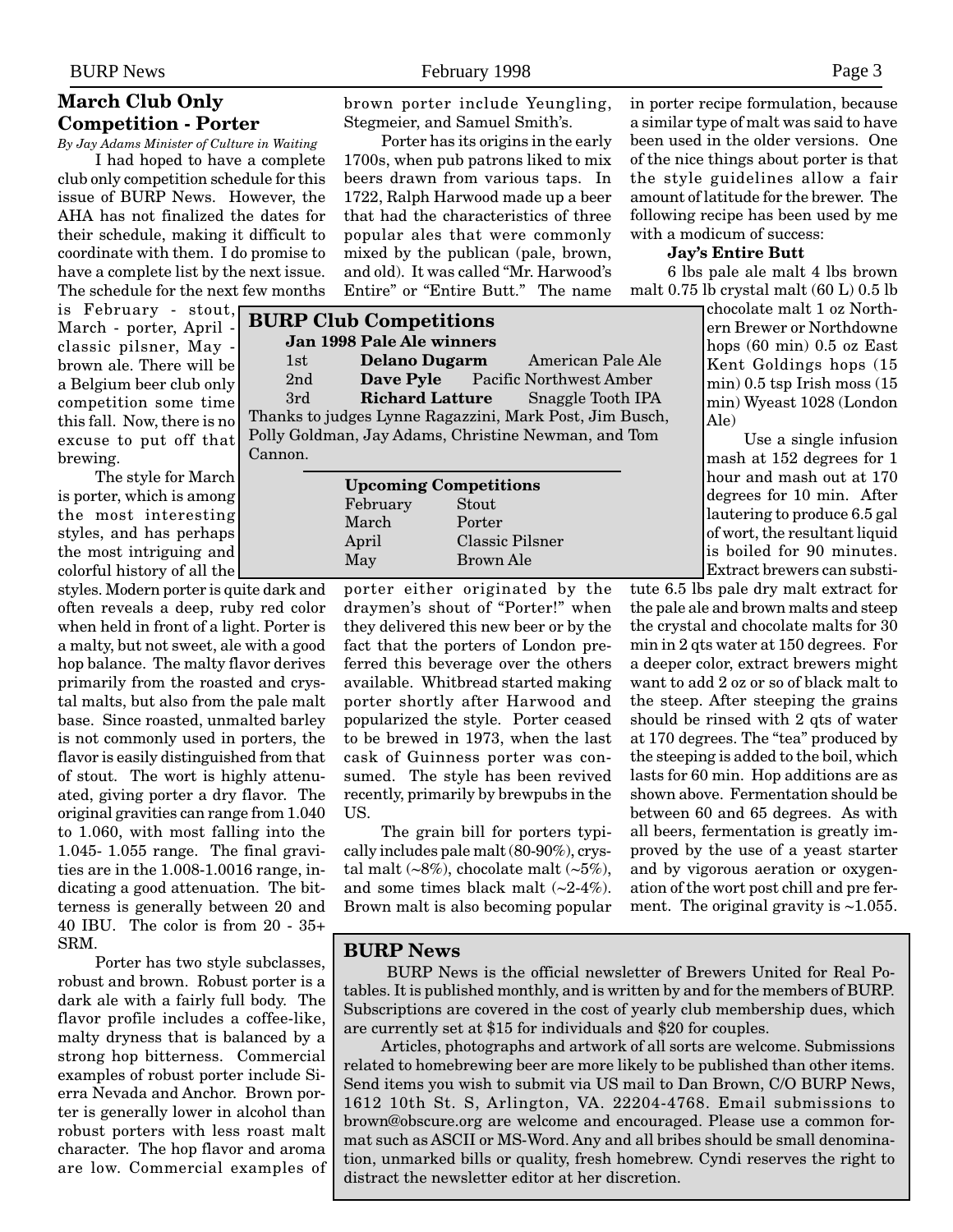#### **BURP Education Notes**

*By Wendy Aaronson, Minister of Education* BJCP EXAM PREPARATION **COURSE** 

In the December newsletter, I indicated that the BJCP exam would be scheduled for the Washington, D.C. area on April 18. After discussions with our fearless leader, we decided to reschedule it for Saturday, June 6 to coincide with the Spirit of Free Beer competition to be held on Sunday, June 7. This means there will be more time to prepare for the exam! Based on the responses from the people who contacted me, the BJCP Exam Preparation Course will be held on Tuesday evenings from 7 until 10 PM. The location will alternate between Robert and Anne Stevens' home in Silver Spring, MD and Steve and Teresa Marler's home in Arlington, VA. Both homes are within a mile from a Metro stop. The first of 11 classes will begin on Tuesday, February 17 with an introduction to the BJCP exam. I will

#### **BURP Finances**

*by Doug Kruth, Lame Duck* BURP Cash Flow Report 1/1/98 through 1/31/98

|                        | 1/1/90-  |
|------------------------|----------|
| Category               | 1/31/98  |
| <b>Inflows</b>         |          |
| Mashout '97            | 14.00    |
| <b>Interest Earned</b> | 6.42     |
| Membership +           | 840.00   |
| Raffle +               | 251.00   |
|                        |          |
| <b>Total Inflows</b>   | 1211.42  |
| <b>Outlows</b>         |          |
| Library                | 53.07    |
| Newsletter             | 242.47   |
| Raffle Prizes          | 36.89    |
| Total Outflows         | 332.43   |
|                        | =======  |
| Overall Total          | + 878.99 |
| <b>Balances</b>        |          |
| Checking               | 3662.65  |
| Savings                | 614.27   |
| Payable                | 0.00     |
| Receivable             | 5.00     |
|                        | =======  |
| <b>Net Worth</b>       | 4281.92  |

call everyone who contacted me earlier to confirm they are still interested in the class and provide directions. There is still a chance that there may be room for people who have not contacted me, so if you are interested, please call at 301-762-6523.

COMMERCIAL STOUT TAST-ING

BURP's club competition for February will be the McCoubrey Stout Competition, the club's oldest annual competition. To prepare for this, Mark Stevens wrote an informative article in the January newsletter. To further educate ourselves in this style, BURP will sponsor a commercial stout tasting. The tasting will be held at 6:00 PM at the February 10 meeting at the Oxon Hill Jaycee Center. A BJCP judge will lead a discussion of the style and the tasting of 4-5 beers. To avoid distractions, individuals who want to participate in the tasting should arrive shortly before 5:30.

#### **New Members**

 $1/1/90$ 

*By Bill Ridgely, Minister of Propoganda* Welcome this month to **David Belman** of Fredericksburg, **Kim Brennan** of Reston, **Don Clark** of Herndon, **Lauree Hinkle** & **Dan Klinglesmith** of Wheaton, **Terence Price** of Fairfax, and **Wendy Schmidt** of Springfield.

Also, a special welcome goes out this month to **Cyndi Bernard**, who joins as a family member with BURP News editor **Dan Brown**.

Hope to see everyone at the next BURP meeting!

## **American Homebrewers Association National Homebrew Competition**

*By Jay Adams, Minister of Culture in Waiting*

This is to remind everyone that the National Homebrew Competition (NHC) of the American Homebrewers Association (AHA) will be held in July of this year. The NHC is a two round event. The first round for Maryland and Virginia will be in Atlanta, GA and for DC will be in Lowell, MA. (I have written to the AHA for a confirmation of this geographic anomaly.) Entries for the first round are due between May 4 and May 15. The second round will be held in Portland, OR, and entries for the second round are due between July 13 and July 17.

I would like to encourage as many BURP entries as possible. We did well in the first round last year, but not take any ribbons in the second round. If the enthusiasm for the beer in BURP's hospitality suite at last year's AHA meeting is any indicator, we should do well in the second round this year. As in the past, BURP will send member's entries and cover the cost of mailing. Members, however, are responsible for their own entry fees.



| <b>Burp Officers</b> |                       |                    |
|----------------------|-----------------------|--------------------|
| <b>Office</b>        | Officer               | Phone              |
| Intrepid Leader      | Tom Cannon            | $(703)$ 204-2256 H |
| Minister of          | <b>Wendy Aaronson</b> | $(301)$ 762-6523 H |
| Education            |                       | $(301)$ 594-5656 W |
| Minister of Culture  | Mark Stevens          | $(540)$ 822-4537 H |
| Minister of Truth    | Dan Brown             | $(703)$ 271-6310 H |
| Minister of          | Bill Ridgely          | $(301)$ 762-6523 H |
| Propaganda           |                       | $(301)$ 827-1391 W |
| Minister of Finance  | Doug Kruth            | $(703)$ 671-0857 H |
| Libeerian            | <b>Bob Cooke</b>      | $(703)$ 451-1540 H |
| Minister of the Web  | Lynn Ashley           | $(703)$ 522-5308 H |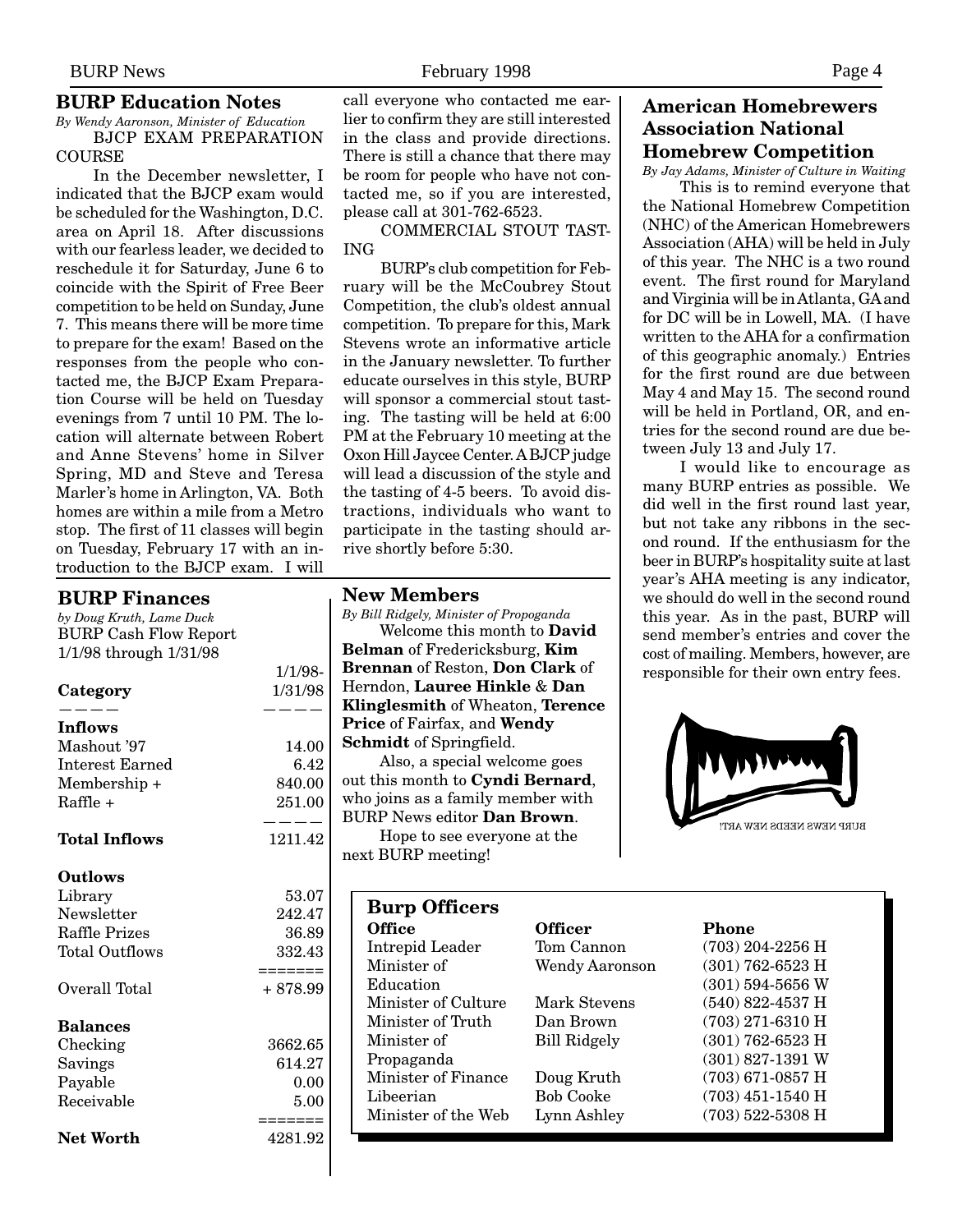## **Second Elections**

#### **Announcement**

*By Tom Cannon, Intrepid Leader*

Once again, we are going to try to hold elections at the February meeting and it now looks like we have firm candidates for every position. If you would like to contest any of these candidates, remember BURP is a democracy. You are more than welcome to put your name on the ballot and see what happens. For those of you who don't know what the officers do (including some of the current officers), here are the candidates and the jobs they are applying for.

## **Intrepid Leader**

Candidate: **Tom Cannon**

Coordinates other officers. Gets to make announcements at meetings. Talks to the local press, which means that you can send articles to your relatives, who will do almost anything to avoid telling their neighbors what you do for fun.

## **Minister of Culture**

Candidate: **Jay Adams** Runs monthly club competitions and writes articles about styles for BURP News. Orders ribbons for contests. Recruits the competition organizer for the Spirit of Free beer or does it himself. May organize trouble-shooting corner at meetings.

#### **Minister of Education** Candidate: **Wendy Aaronson**

Organizes several educational sessions a year about brewing techniques or a particular style. We've found that the educational sessions work best if head separately from the meetings. Although the pre-meeting style workshops are popular.

**Minister of History (Libeerian)**

#### Candidate: **Bob Cooke**

Maintains the BURP libeery, a great resource which is under utilized. Receives newsletters from clubs all over the country, which is pretty interesting. Sends the BURP goon squad after people who have not returned Libeery material.

**Minister of Finance** Candidate: **Steve Marler**

Maintains the BURP account. Participates heavily in financial forecasting issues such as "can we afford to front the money for T-shirts, glasses, and openers." Makes reimbursements when presented with appropriate receipts. Knows where the money comes from and where it goes.

#### **Minister of Propaganda** Candidate: **Bill Ridgely**

BURPS point of contact with folks who are interested in joining. Maintains the club membership listing. Prints the labels for your newsletter, membership cards, and renewal notices.

## **Minister of Truth** Candidate: **Dan Brown**

Edits the BURP News and gets it to you in time for you to know when and where the next meeting is. Solicits articles for the BURP News. Finds people to be meeting reporters. Serves as BURP's secretary for its corporate functions.

#### **Minister of the Web**

Candidate: Lynn Ashley

Administers burp.org. 1. Maintains the web site- Creates new pages for upcoming BURP events, Updates the web pages, Keeps the BURP Calendar current. 2. Plays janitor for BurpList, BURP's internet mailing list. 3. Maintains the @burp.org email aliases.

## **Fodder from Page 2.**

For those of you who haven't been to BNG for a while, you ought to check it out. Dan's got a new menu, and his beers are tasting great. Thanks again Dan. The club owes you.

Well, that's it for now. Colleen and I are getting ready for an eleven day holiday in the UK and Belgium with Dave and Becky Pyle and Bill and Christine Newman. We should have some stories to tell at the February meeting at Oxon Hill. Remember, that's also the stout competition, so be sure to get your beer in, and if you aren't entering a stout, talk to Jay Adams about judging. See you there.

## **War of the Worts**

*By Keith Chamberlin*

War of the Worts was held at the Buckingham Mountain Brewing, McGowen Brewing Co., owned by Ed McGowen, on January 17. It is located about 1 hour drive from downtown Philadelphia. The pub is recently remodeled due to a fire last year. It's a small brewpub that has hosted this competition several times. Burp was well represented in judging, entrants, and the award ceremony. The competition had over 360 entries with Burp taking 10 ribbons spread among 6 members, Bob Dawson, Jay Adams, Jim & Linda Rorick, Al Folsom, and Keith Chamberlin. Other members in attendance were Ann and Robert Stevens, Wanda Dawson, Linda Rorick, Randy and Sheong-Ji Paul, and Arlene Adams. The competition went very smoothly and finished on time thanks to the hard work of BURPer Al Folsom. On the way back, several Burp members convened at the Brewer's Art for dinner. All in all it was a great weekend! Below is a list of the awards taken by Burp members.

1st - **Jay Adams**, English-Barley Wine 1st - **Robert Dawson**, Still Melomel 1st - **Jim & Linda Rorick**, American Pale Ale 1st - **Jim & Linda Rorick**, Muenchener Helles 2nd **Robert Dawson**, English Pale Ale 2nd - **Robert Dawson**, India Pale Ale 2nd - **Robert Dawson**, Irish-style Dry 3rd - **Jay Adams**, Sparkling Pyment 3rd - **Keith Chamberlin**, Tripel 3rd - **Alan Folsom Jr.**, Herb & Spice Beer

#### **DO YOU WANT TO SEE YOUR NAME IN PRINT?**

Neither do we. Just kidding. We need all help we can get!

Write for the BURP News! Authors, with or without talent needed immediately to pen informative and creative articles about Homebrewing! See Page 3!